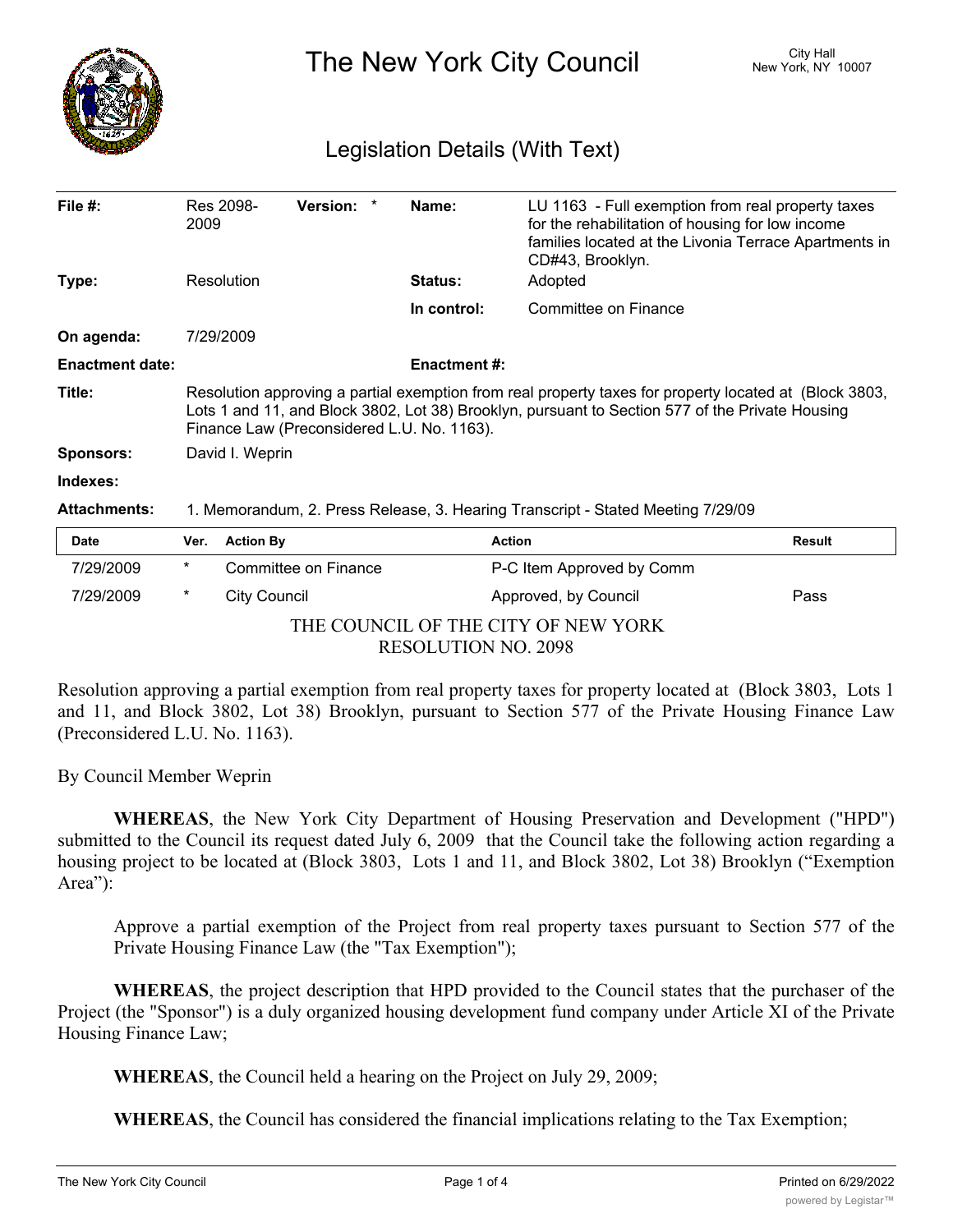## **RESOLVED:**

The Project shall be developed upon the terms and conditions set forth in the Project Summary that HPD has submitted to the Council, a copy of which is attached hereto.

The Council hereby grants an exemption from real property taxes as follows:

- 1. For the purposes hereof, the following terms shall have the following meanings:
	- (a) "Effective Date" shall mean the later of (i) the date of conveyance of the Exemption Area to the HDFC or (ii) the date that HDC and the Owner enter into the Regulatory Agreement.
	- (b) "Exemption Area" shall mean the real property located in the Borough of Brooklyn, City and State of New York, identified as Block 3803, Lots 1 and 11 and Block 3802, Lot 38 on the Tax Map of the City of New York.
	- (c) "Expiration Date" shall mean the earlier to occur of (i) a date which is forty (40) years from the Effective Date, (ii) the date of the expiration or termination of the Regulatory Agreement, or (iii) the date upon which the Exemption Area ceases to be owned by either a housing development fund company or an entity wholly controlled by a housing development fund company.

## **Page 2 of 4 Reso. No. 1163 (Preconsidered L.U. No. 2098)**

- (d) "HDC" shall mean the New York City Housing Development Corporation.
- (e) "HDFC" shall mean Livonia Terrace Housing Development Fund Company.
- (f) "HPD" shall mean the Department of Housing Preservation and Development of the City of New York.
- (g) "New Exemption" shall mean the partial exemption from real property taxation provided hereunder with respect to the Exemption Area.
- (h) "Owner" shall mean, collectively, the HDFC and the LLC.
- (i) "LLC" shall mean Livonia Terrace LLC.
- (j) "Prior Exemption" shall mean the partial exemption from real property taxation for the Exemption Area approved by the Board of Estimate on July 24, 1969 (Cal. No. 167).
- (k) "Regulatory Agreement" shall mean the regulatory agreement between HDC and the Owner providing that, for a term of at least thirty (30) years, all rentable units in the Exemption Area must, upon vacancy, be rented to families whose incomes do not exceed 60% of area median income.
- (l) "Shelter Rent" shall mean the total rents received from the commercial and residential occupants of the Exemption Area, including any federal subsidy (including, but not limited to, Section 8, rent supplements, and rental assistance), less the cost of providing to such occupants electricity, gas, heat and other utilities.
- (m) "Shelter Rent Tax" shall mean an amount equal to ten percent (10%) of Shelter Rent.
- 2. The Prior Exemption shall terminate upon the Effective Date.
- 3. All of the value of the property in the Exemption Area, including both the land and any improvements (excluding those portions, if any, devoted to business or commercial use), shall be exempt from real property taxation, other than assessments